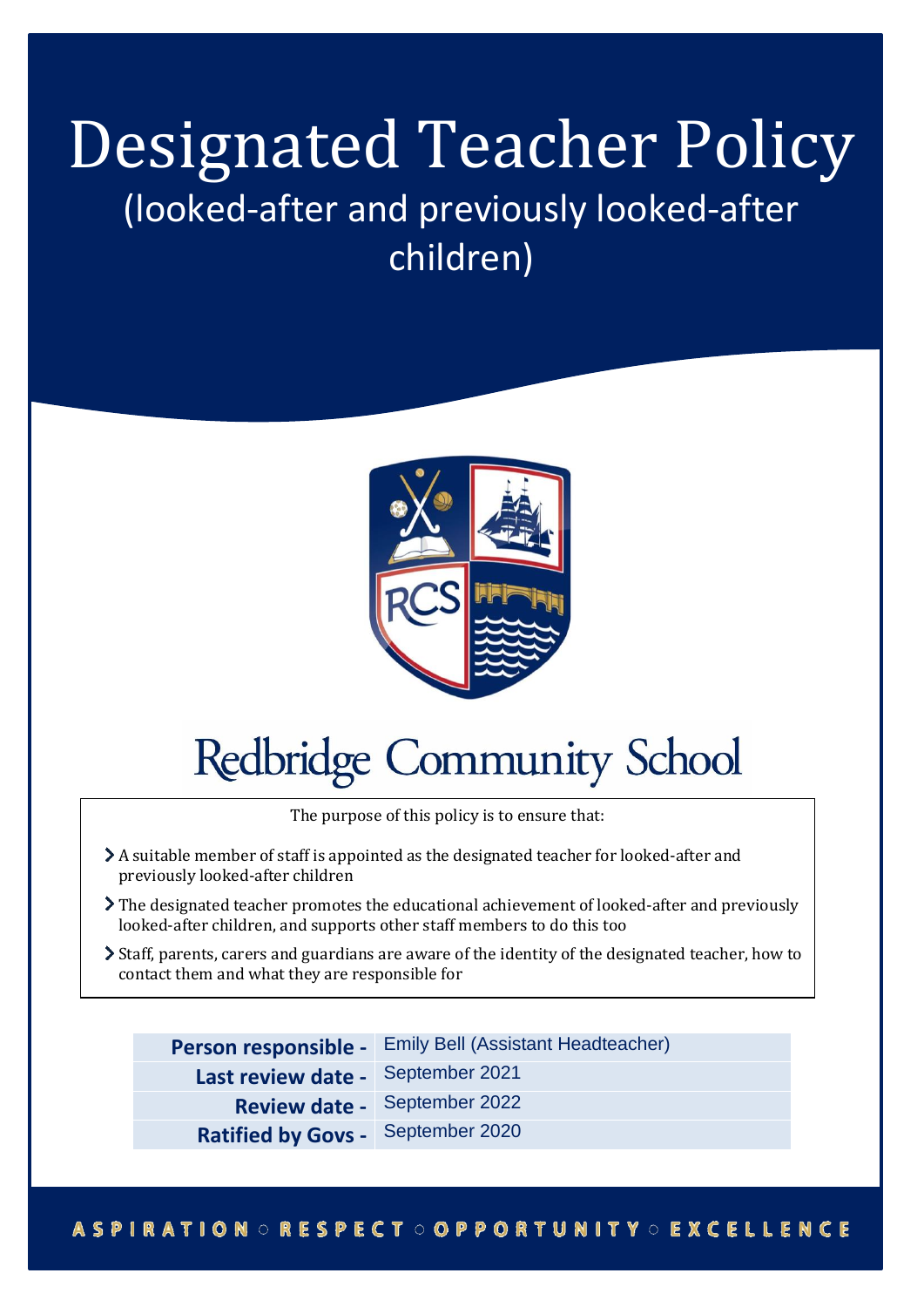| <b>Contents</b> |                                    |          |
|-----------------|------------------------------------|----------|
|                 | Aims                               | Page 1   |
| 2.              | Legislation and statutory guidance | Page 3   |
| 3.              | Definitions                        | Page 4   |
| 4.              | Identity of our designated teacher | Page 5   |
| 5.              | Role of our designated teacher     | Page 6-8 |
| 6.              | Monitoring arrangements            | Page 9   |
| 7.              | Links with other policies          | Page 10  |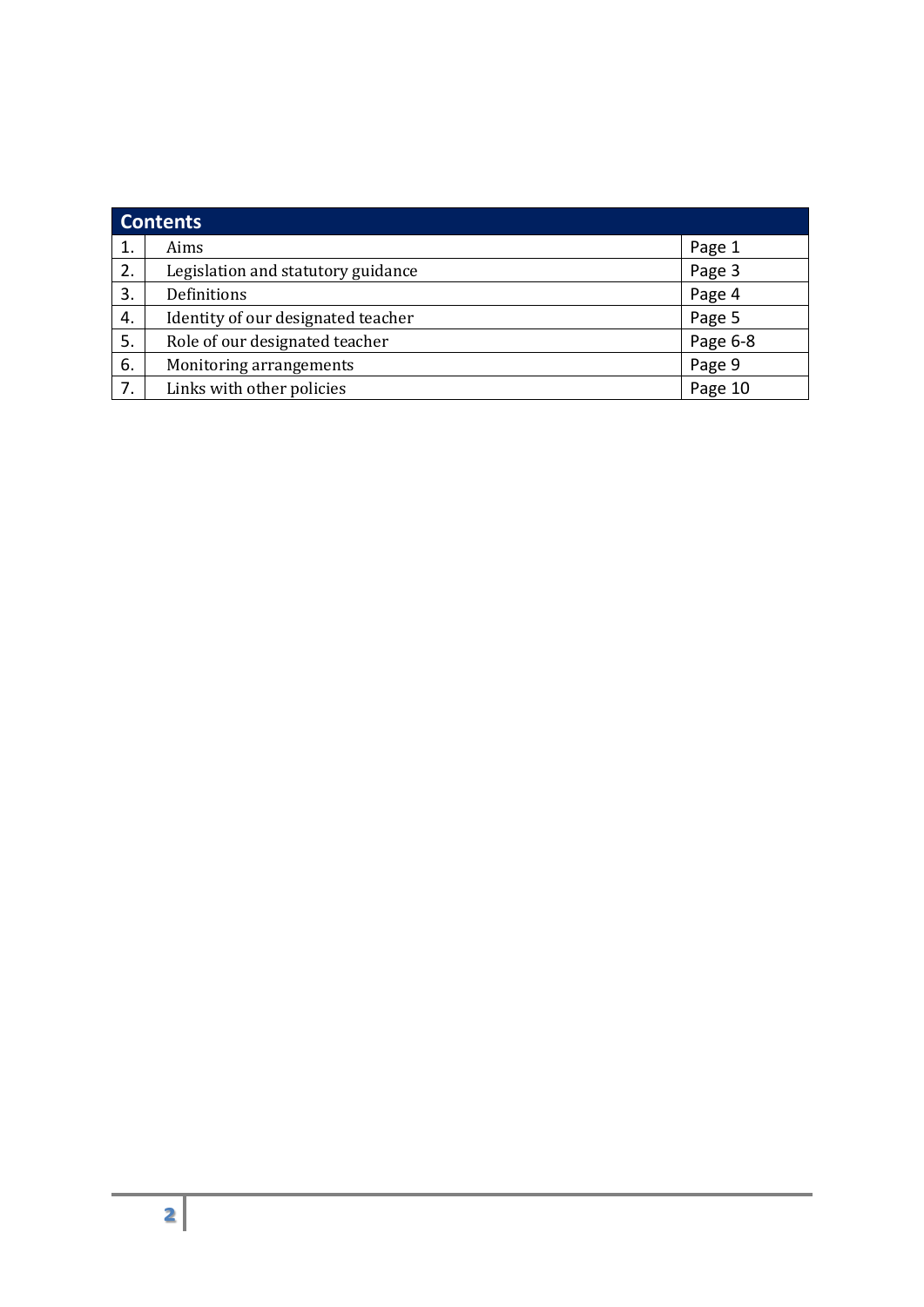## **2. Legislation and statutory guidance**

This policy is based on the Department for Education's statutory guidance on the designated [teacher for looked-after and previously looked-after children.](https://www.gov.uk/government/publications/designated-teacher-for-looked-after-children)

It also takes into account [section 20](http://www.legislation.gov.uk/ukpga/2008/23/section/20) an[d section](http://www.legislation.gov.uk/ukpga/2008/23/section/20A) 20A of the Child and Young Persons Act 2008.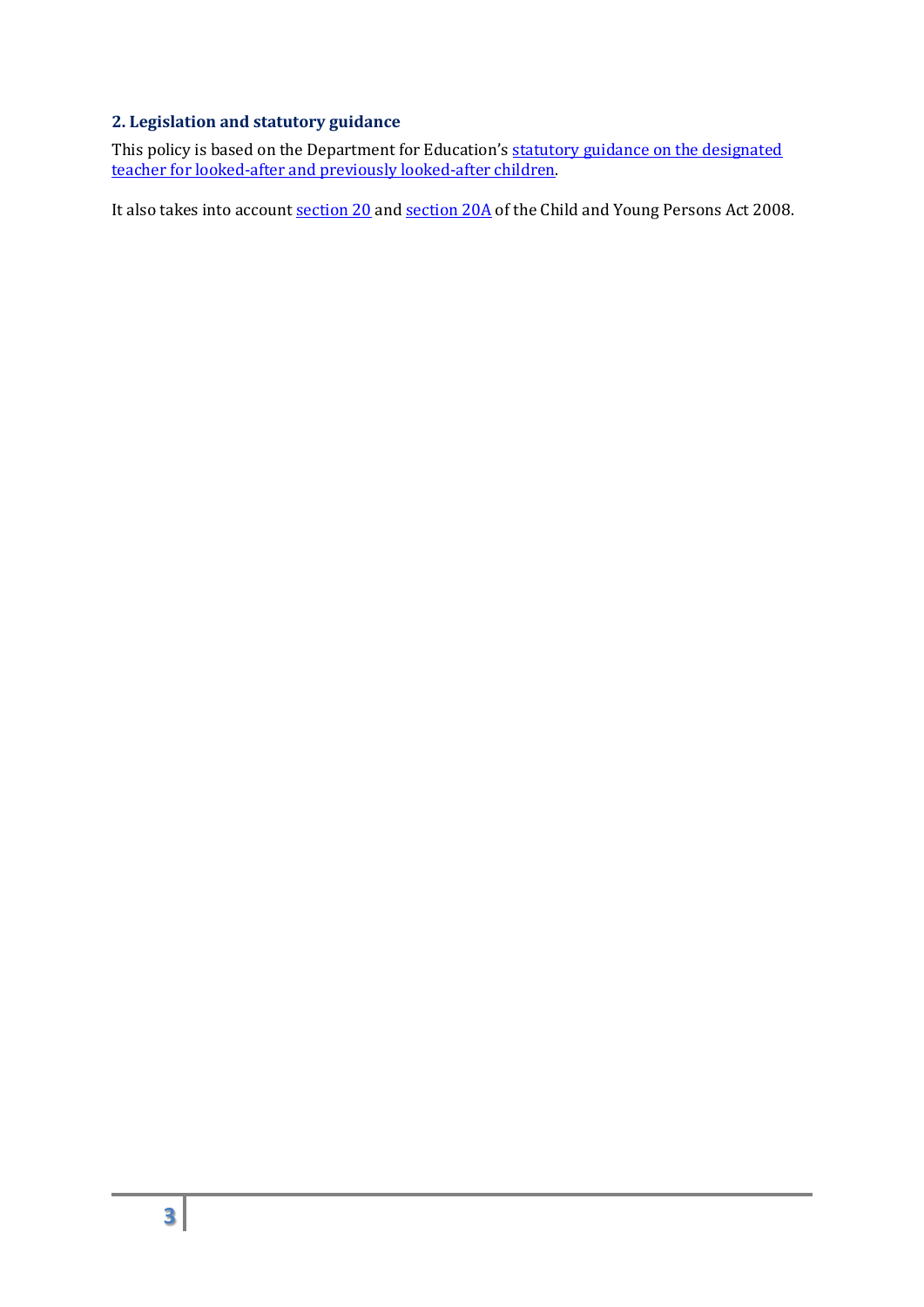#### **3. Definitions**

**Looked-after children** are registered pupils that are:

 $\sum$  In the care of a local authority, or

Provided with accommodation by a local authority in the exercise of its social services functions, for a continuous period of more than 24 hours

**Previously looked-after children** are registered pupils that fall into either of these categories:

They were looked after by a local authority but ceased to be as a result of any of the following:

- o A child arrangements order, which includes arrangements relating to who the child lives with and when they are to live with them
- o A special guardianship order
- o An adoption order

They appear to the governing board to have:

- $\circ$  Been in state care in a place outside of England and Wales because they would not have otherwise been cared for adequately, and
- o Ceased to be in that state care as a result of being adopted

**Personal education plan (PEP)** is part of a looked-after child's care plan that is developed with the school. It forms a record of what needs to happen and who will make it happen to ensure the child reaches their full potential.

**Virtual school head (VSH)** is a local authority officer responsible for promoting the educational achievement of their authority's looked-after children, working across schools to monitor and support these pupils as if they were in a single school. The VSH is also responsible for providing information and advice to schools, parents and guardians in respect of previously looked-after children.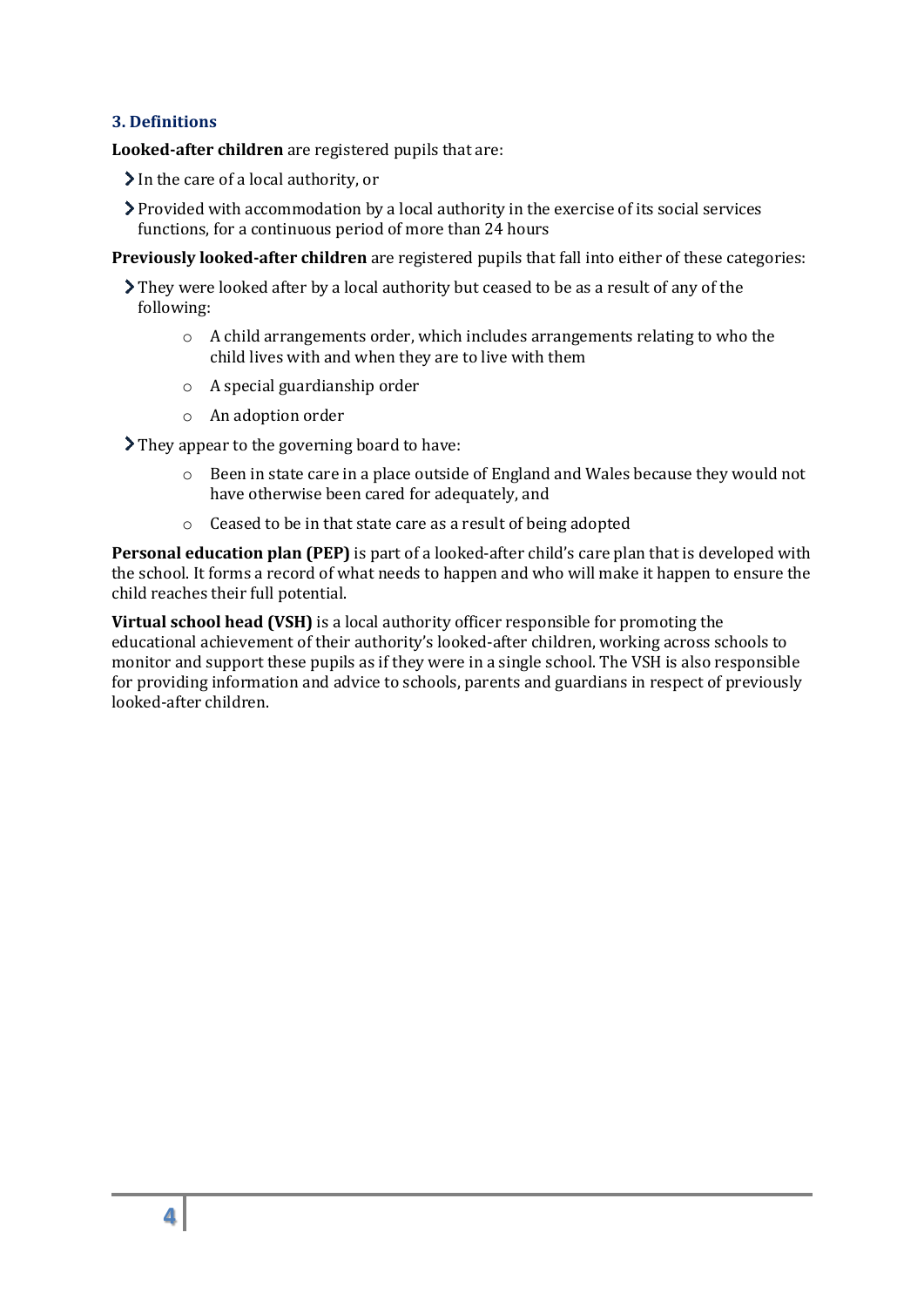## **4. Identity of our designated teacher**

Our designated teacher is Nicki Franklin.

You can contact them by nfranklin@redbridgeschool.co.uk.

Our designated teacher takes lead responsibility for promoting the educational achievement of looked-after and previously looked-after children at our school. They are your initial point of contact for any of the matters set out in the section below.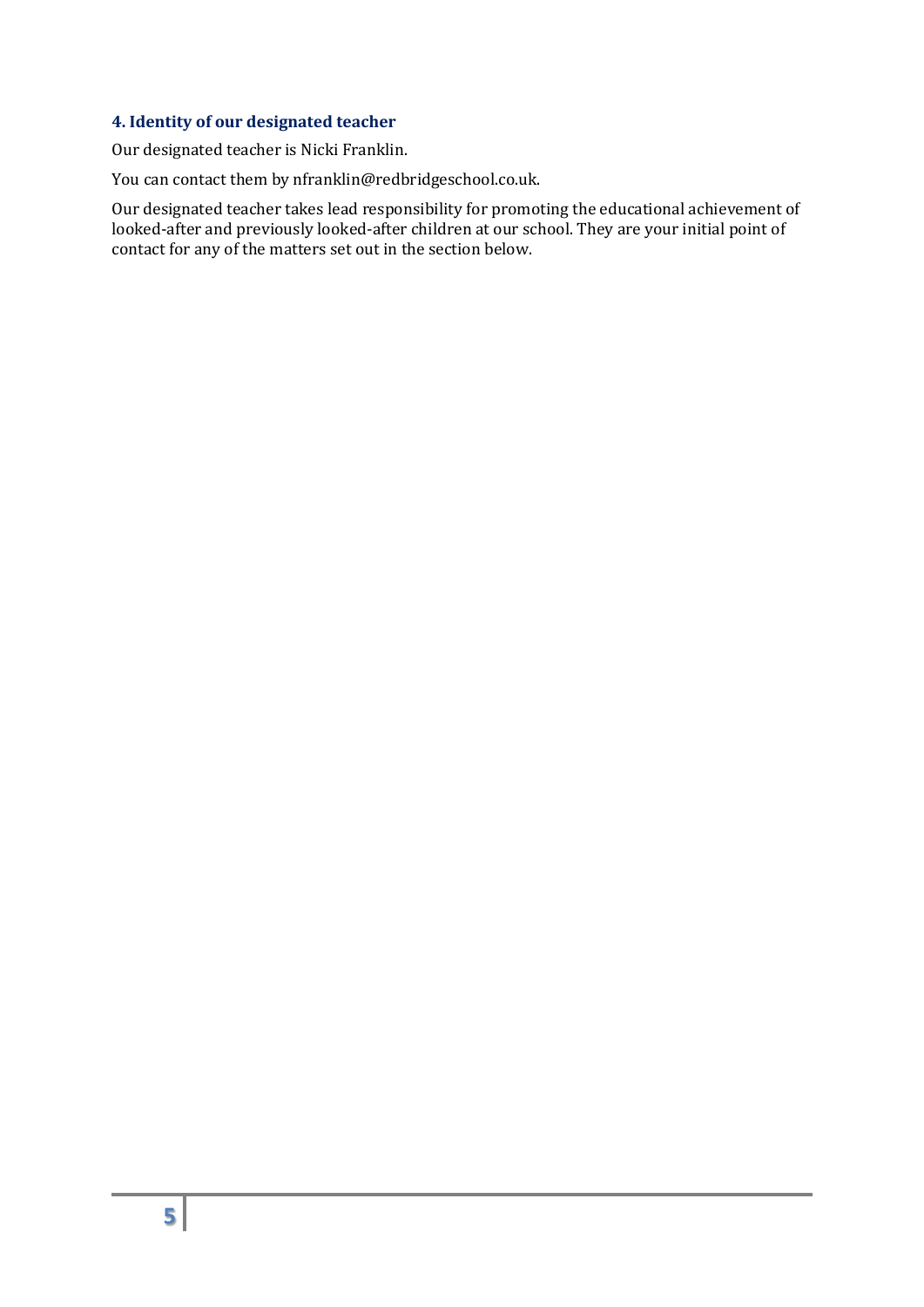#### **5. Role of the designated teacher**

#### **5.1 Leadership responsibilities**

The designated teacher will:

- Act as a central point of initial contact within the school for any matters involving lookedafter and previously looked-after children
- Promote the educational achievement of every looked-after and previously looked-after child on roll by:
	- o Working with VSHs
	- o Promoting a whole school culture where the needs of these pupils matter and are prioritised
- Take lead responsibility for ensuring school staff understand:
	- $\circ$  The things which can affect how looked-after and previously looked-after children learn and achieve
	- o How the whole school supports the educational achievement of these pupils
- $\geq$  Contribute to the development and review of whole school policies, alongside SMT, to ensure they consider the needs of looked-after and previously looked-after children
- Promote a culture in which looked-after and previously looked-after children are encouraged and supported to engage with their education and other school activities
- Act as a source of advice for teachers about working with looked-after and previously looked-after children
- Work directly with looked-after and previously looked-after children and their carers, parents and guardians to promote good home-school links, support progress and encourage high aspirations
- Have lead responsibility for the development and implementation of looked-after children's PEPs
- Work closely with the school's designated safeguarding lead (Alex Hoyle) to ensure that any safeguarding concerns regarding looked-after and previously looked-after children are quickly and effectively responded to
- Involve parents and guardians of previously looked-after children in decisions affecting their child's education

#### **5.2 Supporting looked-after children**

The designated teacher will:

- Make sure looked-after children's PEPs meet their needs by working closely with other teachers to assess each child's specific educational needs
- Have overall responsibility for leading the process of target-setting in PEPs
- Monitor and track how looked-after children's attainment progresses under their PEPs
- $\sum$  If a child is not on track to meet their targets, be instrumental in agreeing the best way forward with them in order to make progress, and ensure that this is reflected in their PEP
- Ensure the identified actions of PEPs are put in place
- During the development and review of PEPs, help the school and relevant local authority decide what arrangements work best for pupils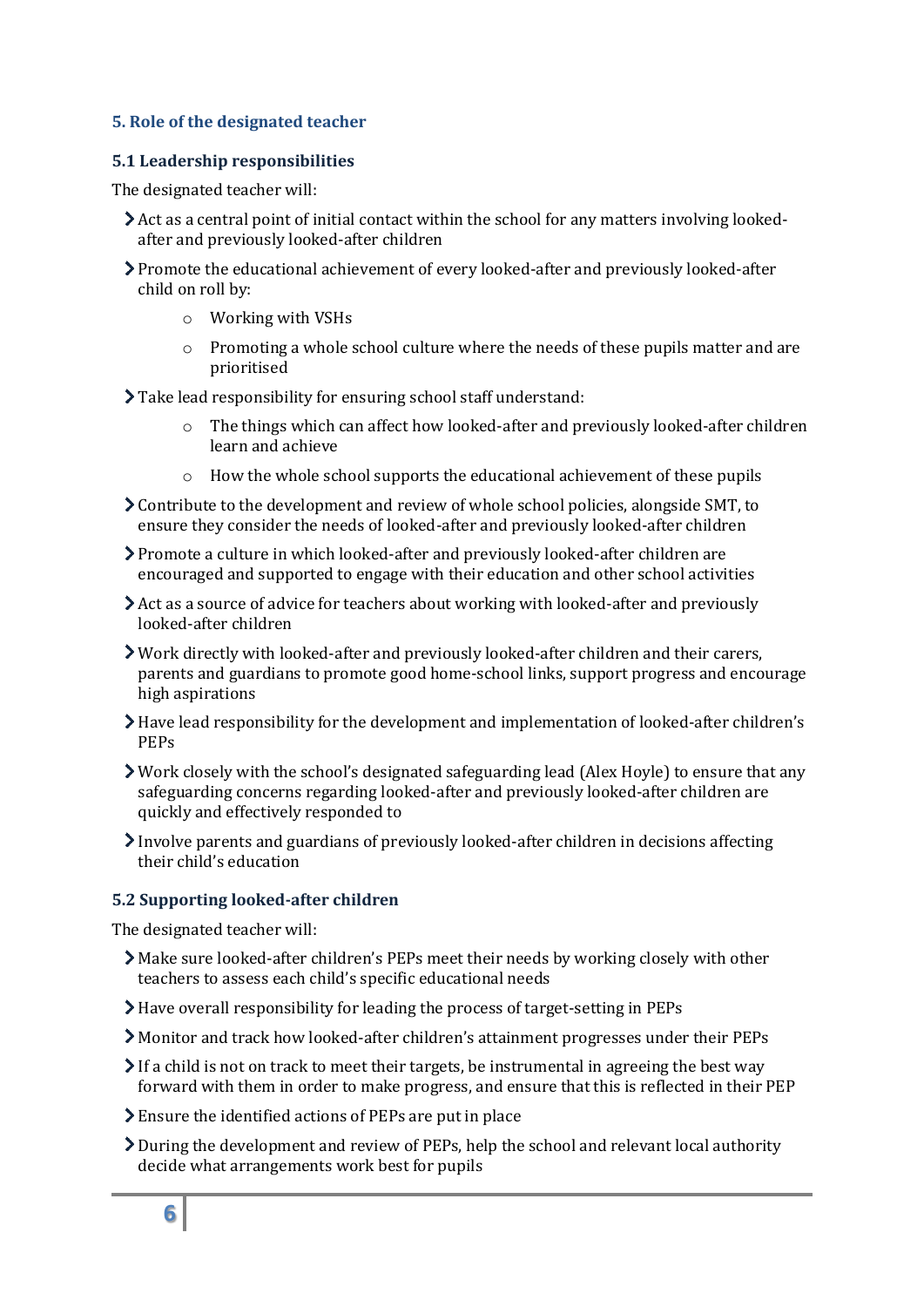## > Ensure that:

- $\circ$  A looked-after child's PEP is reviewed before the statutory review of their care plan – this includes making sure the PEP is up to date and contains any new information since the last PEP review, including whether agreed provision is being delivered
- o PEPs are clear about what has or has not been taken forward, noting what resources may be required to further support the child and from where these may be sourced
- o The updated PEP is passed to the child's social worker and VSH ahead of the statutory review of their care plan
- Transfer a looked-after child's PEP to their next school or college, making sure it is up to date and that the local authority responsible for looking after them has the most recent version

## **5.3 Supporting both looked-after children and previously looked-after children**

The designated teacher will:

- Ensure the specific needs of looked-after and previously looked-after children are understood by staff and reflected in how the school uses pupil premium funding
- Work with VSHs to agree how pupil premium funding for looked-after children can most effectively be used to improve their attainment
- Help raise the awareness of parents and guardians of previously looked-after children about pupil premium funding and other support for these children
- $\sum$  Play a key part in decisions on how pupil premium funding is used to support previously looked-after children
- Encourage parents' and guardians' involvement in deciding how pupil premium funding is used to support their child, and be the main contact for queries about its use
- Ensure teachers have awareness and understanding of the specific needs of looked-after and previously looked-after children in areas like attendance, homework, behaviour and future career planning
- Be aware of the special educational needs (SEN) of looked-after and previously looked-after children, and make sure teachers also have awareness and understanding of this
- Ensure the [SEND code of practice,](https://www.gov.uk/government/publications/send-code-of-practice-0-to-25) as it relates to looked-after children, is followed
- Make sure PEPs work in harmony with any education, health and care (EHC) plans that a looked-after child may have
- Ensure that, with the help of VSHs, they have the skills to identify signs of potential SEN issues in looked-after and previously looked-after children, and know how to access further assessment and support where necessary
- Ensure that they and other staff can identify signs of potential mental health issues in looked-after and previously looked-after children and understand where the school can draw on specialist services
- Put in place robust arrangements to have strengths and difficulties questionnaires (SDQs) completed for looked-after children, and use the results of these SDQs to inform PEPs
- Put in place mechanisms for understanding the emotional and behavioural needs of previously looked-after children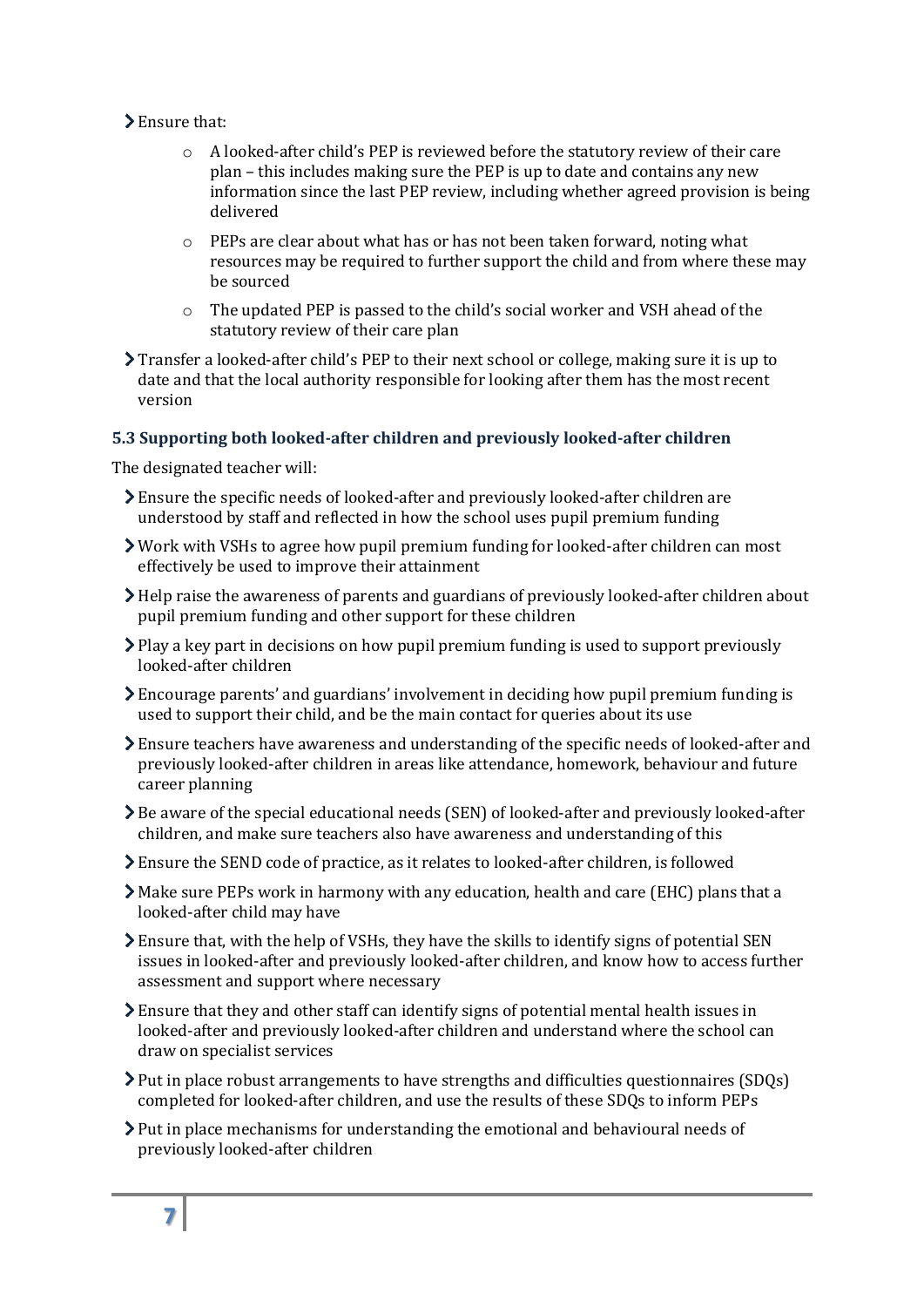Ensure the use of specific allocated funding to ensure looked-after children continue to access a dynamic curriculum and learning

#### **5.4 Relationships beyond the school**

The designated teacher will:

- Proactively engage with social workers and other professionals to enable the school to respond effectively to the needs of looked-after and previously looked-after children
- Discuss with social workers how the school should engage with birth parents, and ensure the school is clear about who has parental responsibility and what information can be shared with whom
- Be open and accessible to parents and guardians of previously looked-after children and encourage them to be actively involved in their children's education
- Proactively build relationships with local authority professionals, such as VSHs and SEN departments
- Consider how the school works with others outside of the school to maximise the stability of education for looked-after children, such as:
	- $\circ$  Finding ways of making sure the latest information about educational progress is available to contribute to the statutory review of care plans
	- $\circ$  Ensuring mechanisms are in place to inform VSHs when looked-after children are absent without authorisation and work with the responsible authority to take appropriate safeguarding action
	- o Talking to the child's social worker and/or other relevant parties in the local authority regarding any decisions about changes in care placements which will disrupt the child's education, providing advice about the likely impact and what the local authority should do to minimise disruption
	- o Making sure that, if a looked-after child moves school, their new designated teacher receives any information needed to help the transition process
- Seek advice from VSHs about meeting the needs of individual previously looked-after children, but only with the agreement of their parents or guardians
- Make sure that for each looked-after child:
	- o There's an agreed process for how the school works in partnership with the child's carer and other professionals, such as their social worker, in order to review and develop educational progress
	- $\circ$  School policies are communicated to their carer and social worker and, where appropriate, birth parents
	- $\circ$  Teachers know the most appropriate person to contact where necessary, such as who has the authority to sign permission slips
- Where a looked-after child is at risk of exclusion:
	- $\circ$  Contact the VSH as soon as possible so they can help the school decide how to support the child to improve their behaviour and avoid exclusion becoming necessary
	- $\circ$  Working with the VSH and child's carers, consider what additional assessment and support needs to be put in place to address the causes of the child's behaviour
- Where a previously looked-after child is at risk of exclusion, talk to the child's parents or guardians before seeking advice from the VSH on avoiding exclusion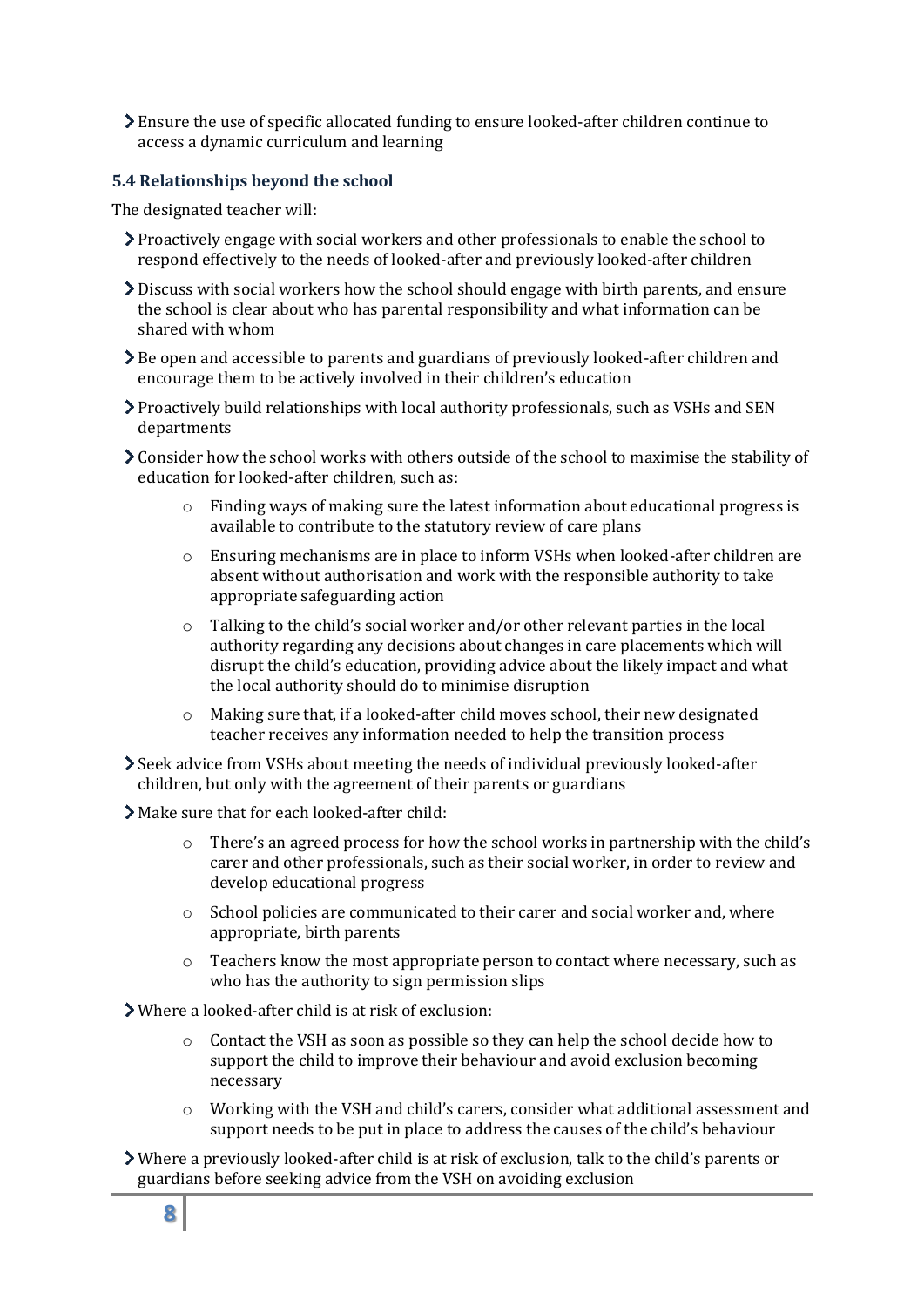## **6. Monitoring arrangements**

This policy will be reviewed annually by Emily Bell, Assistant Headteacher. At every review, it will be approved by the full governing board.